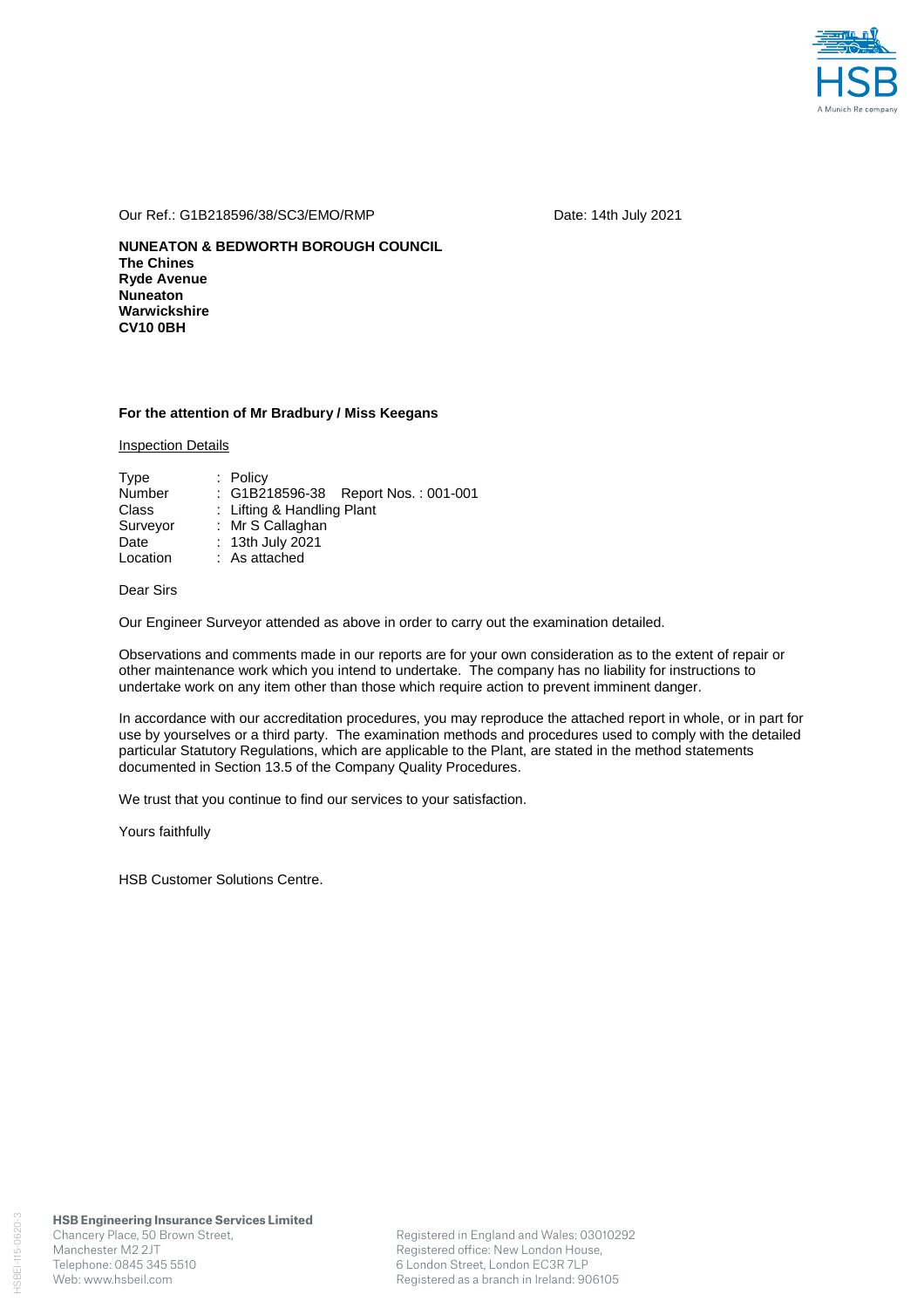### **REPORT OF PERIODIC THOROUGH EXAMINATION OF HOIST OR LIFT as required by the Lifting Operation and Lifting Equipment Regulations 1998; or the Lifting Operations and Lifting Equipment Regulations (Northern Ireland) 1999; or the Safety, Health and Welfare at Work (General Application) Regulations 2007 S.I. No. 299.**



|                |  | <b>Policy:</b> G1B0218596                                                                                                                                                                                                                                   | Plant Code: L27AHH                                             |                                                           |           | <b>Previous Report:</b> 190121-001-0005EMO |       |
|----------------|--|-------------------------------------------------------------------------------------------------------------------------------------------------------------------------------------------------------------------------------------------------------------|----------------------------------------------------------------|-----------------------------------------------------------|-----------|--------------------------------------------|-------|
| Site:          |  | 00038                                                                                                                                                                                                                                                       | Schedule: L0002                                                |                                                           |           | <b>Report Number: 140721-001-0006EMO</b>   | LOL54 |
|                |  | <b>Employer (or owner) of premises</b>                                                                                                                                                                                                                      |                                                                | NUNEATON & BEDWORTH BOROUGH COUNCIL                       |           |                                            |       |
| <b>Address</b> |  |                                                                                                                                                                                                                                                             | The Chines, Ryde Avenue,<br>Nuneaton, Warwickshire<br>CV10 OBH |                                                           |           |                                            |       |
|                |  | 1. (a) Type of hoist or lift and identification<br>number and description                                                                                                                                                                                   |                                                                | Passenger/Goods Lift                                      | Hydraulic |                                            |       |
|                |  | (b) Date of construction or reconstruction<br>(if ascertainable)                                                                                                                                                                                            |                                                                | Fussi<br>Serial No.: - 3959<br>Unknown                    |           |                                            |       |
|                |  | 2. (a) Is this the first thorough examination<br>following installation of the equipment<br>at the above site/location?                                                                                                                                     |                                                                | Νo                                                        |           |                                            |       |
|                |  | (b) Were examinations in accordance with an<br>examination scheme?                                                                                                                                                                                          |                                                                | No                                                        |           |                                            |       |
|                |  | 3. Maintenance<br>Are the following parts of the hoist or lift<br>properly maintained and in good working order?<br>If not, state what defects have been found<br>or tests required to confirm continued safe use.<br>(a) Enclosure of hoistway or liftway. |                                                                | Yes                                                       |           |                                            |       |
|                |  | (b) Landing gates and cage gate(s).                                                                                                                                                                                                                         |                                                                | Yes                                                       |           |                                            |       |
|                |  | (c) Interlocks on the landing gates and<br>cage gate(s).                                                                                                                                                                                                    |                                                                | Yes                                                       |           |                                            |       |
|                |  | (d) Other gate fastenings.                                                                                                                                                                                                                                  |                                                                | Yes                                                       |           |                                            |       |
|                |  | (e) Cage or platform and fittings, cage guides,<br>buffers, interior of hoistway or liftway.                                                                                                                                                                |                                                                | Yes                                                       |           |                                            |       |
|                |  | (f) Over-running devices.                                                                                                                                                                                                                                   |                                                                | Yes                                                       |           |                                            |       |
|                |  | (g) Suspension ropes or chains, and their<br>attachments.                                                                                                                                                                                                   |                                                                | Not applicable, direct acting cylinder.                   |           |                                            |       |
|                |  | (h) Safety gear, i.e. arrangements for<br>preventing fall of platform or cage.                                                                                                                                                                              |                                                                | Yes                                                       |           |                                            |       |
|                |  | (j) Brakes.                                                                                                                                                                                                                                                 |                                                                | Not applicable.                                           |           |                                            |       |
|                |  | (k) Worm or spur gearing.                                                                                                                                                                                                                                   |                                                                | Not applicable.                                           |           |                                            |       |
|                |  | (I) Other electrical equipment.                                                                                                                                                                                                                             |                                                                | Yes                                                       |           |                                            |       |
|                |  | (m) Other parts.                                                                                                                                                                                                                                            |                                                                | Yes                                                       |           |                                            |       |
|                |  | 4. What parts (if any) were inaccessible?                                                                                                                                                                                                                   |                                                                | Enclosed electrical, mechanical and structural components |           |                                            |       |
|                |  | 5. Repairs, renewals, tests or alterations required<br>to enable the hoist or lift to continue to<br>be operated with safety (if none enter "None") :-                                                                                                      |                                                                |                                                           |           |                                            |       |
|                |  | (a) defects found which give rise to imminent<br>danger and require attention immediately.                                                                                                                                                                  |                                                                | None                                                      |           |                                            |       |
|                |  | (b) defects found which could, in time, give<br>rise to danger and require attention or<br>tests required within the specified time period.                                                                                                                 |                                                                | None                                                      |           |                                            |       |
|                |  | 6. Maximum safe working load subject to repairs,<br>renewals or alterations (if any) specified at 5.                                                                                                                                                        |                                                                | $1000 \text{ kg}/13$ persons                              |           |                                            |       |
|                |  | 7. Other observations                                                                                                                                                                                                                                       |                                                                | See Plant Report Continuation                             |           |                                            |       |

**This is to certify that on the date of examination the hoist or lift was thoroughly examined and unless, otherwise indicated above, was safe to operate, and if the first examination following installation, was installed correctly.** 

**Date of Examination:** 13 Jul 2021 **Date of Last Examination:** 25 Jun 2020

Telephone: 0845 345 5510

**Inspecting Engineer:** Mr S Callaghan **Date of Next Examination:** 13 Jan 2022

**Signature:**  $\int \psi(t)$ 

**HSB Engineering Insurance Services Limited** Registered in England and Wales: 03010292, New London House, 6 London Street, London EC3R 7LP Registered as a branch in Ireland: 906105

HSB Engineering Insurance Services Limited is accredited by the United Kingdom Accreditation Service